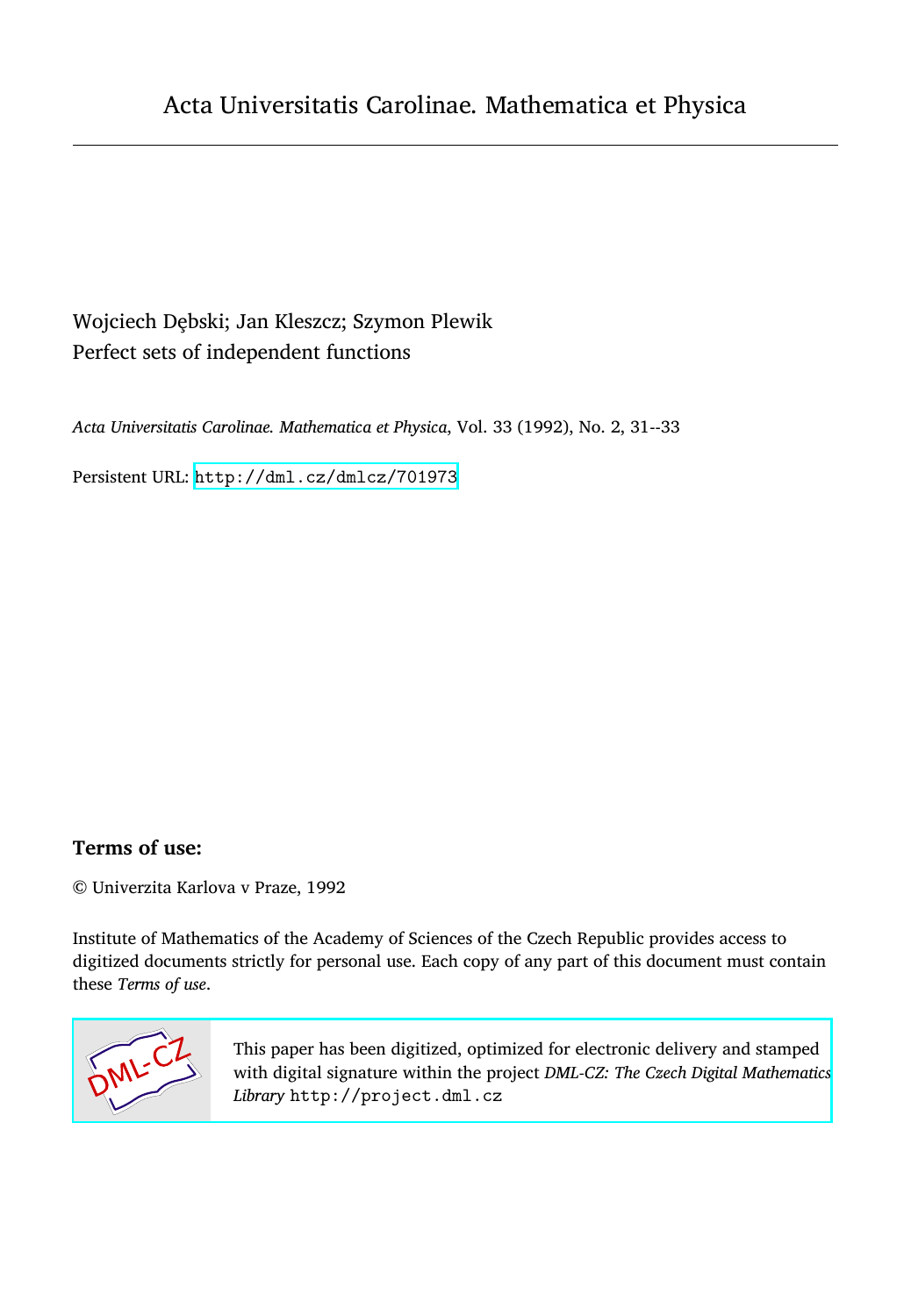## **Perfect Sets of Independent Fun**c**tions**

WOJCIECH D^BSKI, JAN **K**L**ESZCZ** AND **SZY**M**O**N PLEWIK

**Pola**nd**\*)** 

*Received 10 May 1992* 

It is shown that there exists a perfect set  $C \subseteq \mathbb{R}^N$  such that if  $K \subseteq C$  is a perfect subset, then there is an infinite subset  $X \subseteq N$  for which  $K_{|X} = k^X$ . A characterization of this property uses independent functions.

**Notations.** The set of all function from a set *X* into the subset  $\{0, 1, ..., k - 1\} = k$ of natural numbers is denoted by  $k^X$ . The set of all natural numbers  $\{0, 1, ...\}$  is d**enote**d **b**y **N.** T**he set k<sup>N</sup>** w**ith the** p**ro**d**uct to**p**olog**y **is homeomor**p**hic** w**ith the**  Cantor set. If  $X \subseteq N$  and  $f : N \to k$  is a function, then  $f|_X$  denotes the restriction of  $f$ to *X* and if  $C \subseteq k^N$  then  $C|_X$  denotes the set of all restrictions to *X* of functions **from C.** 

**Balcerzak's Question.** For the case  $k = 2$  the following question was raised by **M. Balcerzak [1] (see also [**3**]).** 

*Does there exist a perfect set*  $C \subseteq k^N$  such that whenever  $K \subseteq C$  is a perfect *subset, then there exists an infinite subset*  $X \subseteq N$  *for which*  $K|_X = k^X$ ?

**We sho**w **that this** q**uestion has** p**ositive ans**w**er.** 

**A famil**y **G is calle**d **a** *k-partition* **of a set** *Y* **if it consists of** p**air**w**ise** d**sijoint fc-element subsets of** *Y* **an**d **the union of all members of** *G* **is e**q**ual to** *Y.* 

Lemma 1. For every positive integer n there are a finite set I and a k<sup>n</sup>-element *family*  $T \subseteq k^I$  such that if G is a k-partition of T, then there exists  $g \in I$  such *that for every Y*  $\in$  *G the functions which belong to Y assume different values on g.* 

**Proof.** Let *I* be the union of the set  $\{0, 1, ..., n-1\}$  = n and the family of all *k***-partitions of the set k<sup>n</sup>. We extend every function**  $f \in k^n$  **to a function**  $f^*$  **defined on** *I* **as follows. For a k-partition g of**  $k^n$  **we choose the values**  $f^*(g)$  **from the set k** in such a way that for every  $y \in g$  the set  $\{f^*(g) : f \in y\}$  consists of k different **numbers.** Let T be the set of the defined above functions  $f^*$ . For every *k*-partition *G* of T we consider the restrictions to n of functions in each  $Y \in G$ . This yields a k-par-

**<sup>\*)</sup> Instytut Materaatyki Uniwersytetu Šlaskiego, ul. Bankowa 14, 40 007 Katowice, Pland.**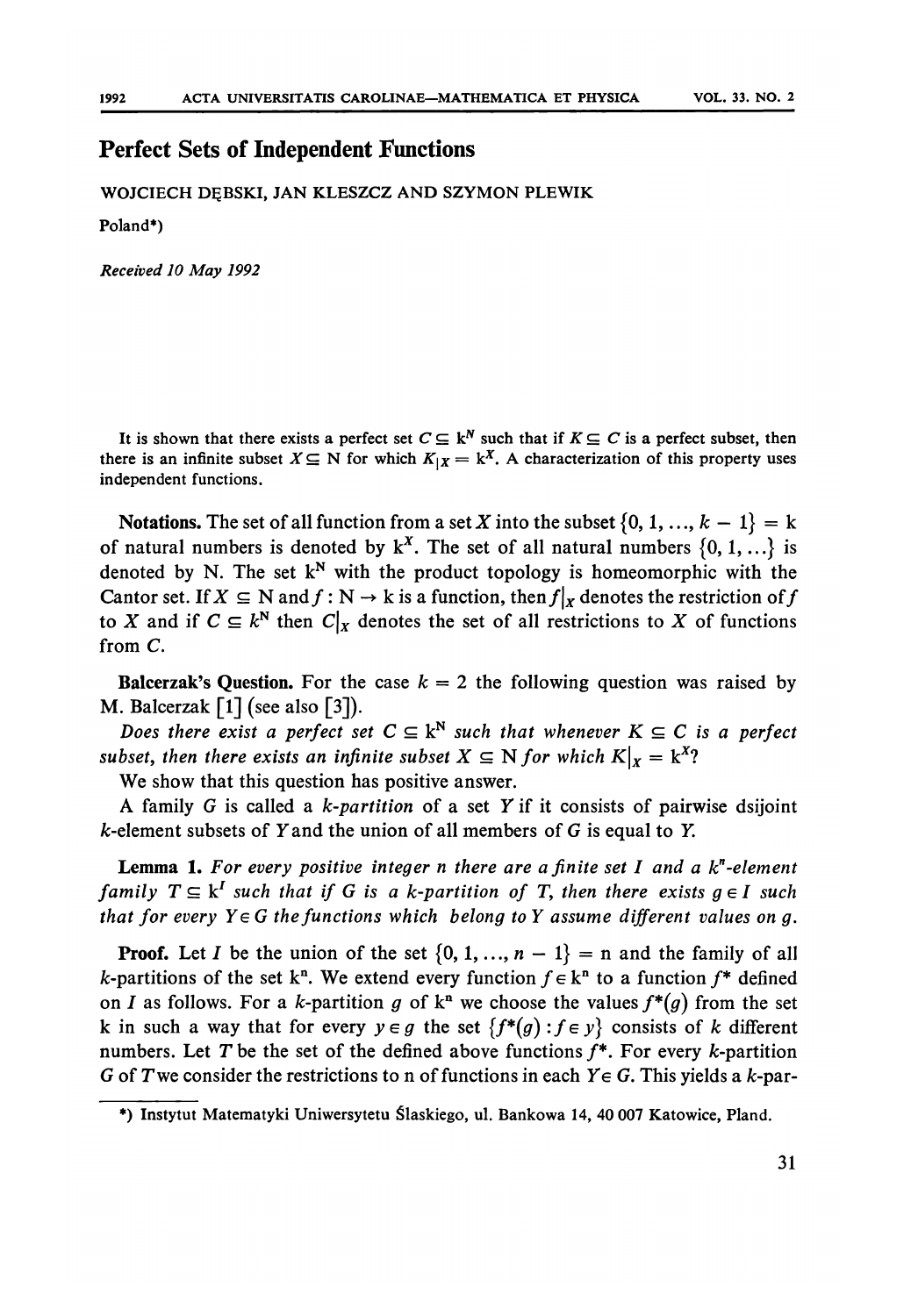tition g of  $k^n$  because each function f has only one extension  $f^*$ . It is a desired element of  $I$ .

**Theorem 2.** There exists a perfect set  $C \subset k^N$  such that for each perfect set  $K \subseteq C$  there is an infinite set  $X \subseteq N$  for which  $K\vert_{X} = k^{X}$ .

**Proof.** For every natural number  $n > 0$  we apply the lemma 1. We obtain a finite set  $I_n$  and a  $k^n$ -element family  $T_n$  of functions from  $I_n$  into k such that for every *k*-partition *G* of  $T_n$  there exists  $g \in I_n$  such that  $\{f(g) : f \in Y\} = k$  for every  $Y \in G$ .

The sets  $I_1, I_2, \ldots$  are finite. We identify them with pairwise disjoint subsets of natural numbers so that  $I_1 \cup I_2 \cup ... = N$ .

We are going to define a sequence  $C_1, C_2, \ldots$  of sets. Every set  $C_n$  will be contained in  $k^{I_1 \cup \dots \cup I_n}$  and consist  $k^n$  functions. The sets  $T_n$  and  $C_n|_{I_n}$  will be equal. Every function from  $C_{n-1}$  will have exactly k extensions in  $C_n$ . If functions from  $C_n$  are different then their restriction to  $I_n$  will also be different.

We begin by putting  $C_1 = T_1$ . Let the set  $C_{n-1}$  be defined. According to the inductive hypothesis it contains  $k^{n-1}$  elements. Therefore there exists a  $k$ -to-1 function  $F$ from  $T_n$  onto  $C_{n-1}$ . We define  $C_n$  to be the set of all functions of the form  $F(f) \cup f$ , where  $f \in T_n$ . Now the sets  $C_1, C_2, \ldots$  are as it was declared.

Let  $C = \{f \in k^N : f|_{I_1 \cup ... \cup I_n} \in C_n, n \ge 1\}$ . Clearly, the set C is perfect.

Let  $K \subset C$  be perfect set. We shall define a sequence  $y_1, y_2, \ldots$  of natural numbers such that for every  $n \geq 1$  the sets  $K|_{\{y_1,\ldots,y_n\}}$  and  $k^{\{y_1,\ldots,y_n\}}$  are equal.

Suppose  $K|_{\{y_1,...,y_{n-1}\}} = k^{\{y_1,...,y_{n-1}\}}$ ; it holds for  $n = 1$  as  $F|_{\mathfrak{g}} = k^{\mathfrak{g}}$ . Let m be a natural number such that  $\{y_1, ..., y_{n-1}\} \subseteq I_1 \cup ... \cup I_{m-1}$  and each function from  $K|_{\{y_1,...,y_{n-1}\}}$  has at least k extensions in the set  $K|_{I_1\cup...\cup I_{m-1}\cup I_m}$ . This is possible by perfectness. We extend every function from  $K|_{I_m}$  to the, unique by definition of  $C_m$ , function from  $K|_{I_1 \cup ... \cup I_{m-1} \cup I_m}$ . We restrict this extension to the set  $\{y_1, ...$  $\ldots$ ,  $y_{n-1}$ . Thus we have defined a function  $\phi: K|_{I_m} \to K|_{(y_1,\ldots,y_{n-1})}$ . The function  $\phi$  is onto  $K|_{(y_1,...,y_{n-1})}$ . Every value h of  $\phi$  is assumed at least k times on  $K|_{I_m}$ . We choose *k* elements from every preimage  $\phi^{-1}(h)$  and extend it to a *k*-partition *G* of  $T_m$ . We take  $y_n$  as element of  $I_m$  such that for every  $Y \in G$  the functions from Y assume different, exactly k, values on  $y_n$ . In consequence the functions from  $\phi^{-1}(h)$ , where  $h \in K|_{\{y_1, ..., y_{n-1}\}}$ , assume all possible values on  $y_n$ . This means that  $K|_{\{y_1, ..., y_n\}}$  is equal to  $k^{\{y_1,\ldots,y_n\}}$ .

Let  $X = \{y_1, y_2, ...\}$ . For every natural number  $n > 0$  we have  $K_{\{y_1, ..., y_n\}} =$  $= k^{(y_1,...,y_n)}$ . Therefore  $K|_X = k^X$  since the set K is perfect  $\Box$ 

The theorem 2 answers positively to M. Balcerzak's question. The same result can be obtained using the notion of independent family of functions, known also as families of large oscillation.

**Independent family of functions.** A set  $F \subseteq k^X$  is *independent* if for every sequence  $f_1, ..., f_n$  of different functions from *F* and every sequence  $x_1, ..., x_n$  of numbers from k the intersection  $f_1^{-1}(x_1) \cap ... \cap f_n^{-1}(x_n)$  is non-empty.